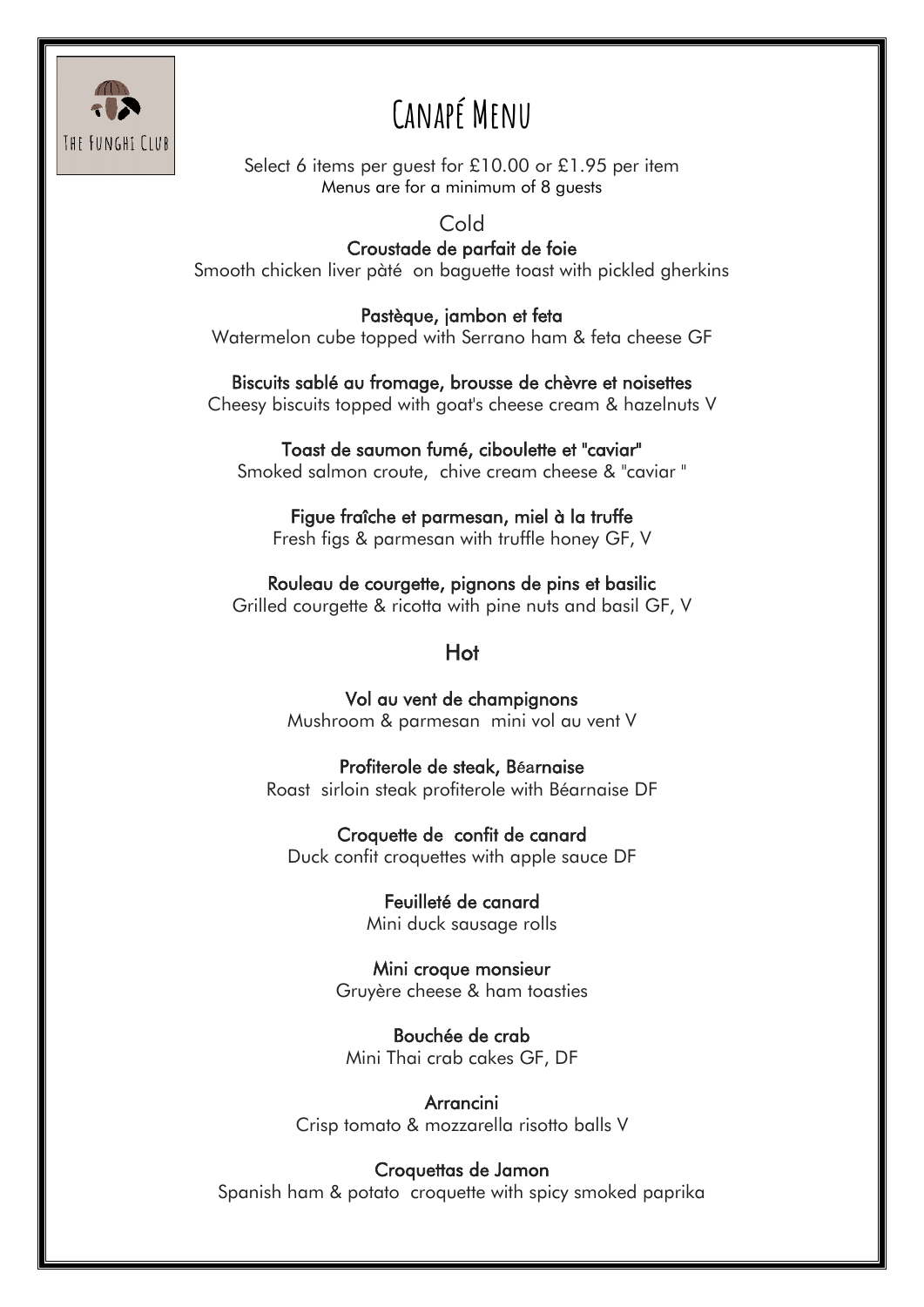

# **MENU TROMPETTE**

3 courses £30.00 2 course options are available Menus are for a minimum of 8 guests

**Starter** Gratin de coquilles st Jacques Scottish scallops in a classic Mornay sauce with piped mash potato

Terrine de lapin aux pistaches

Rabbit & pistachio terrine with Roscoff onion chutney & baguette GF w/e baguette

### Soufflé au Gruyère

Aged Gruyère cheese soufflé with creamed spinach V GF

Main Courses Boeuf Bourguignon

Slow cooked beef casserole in Pinot Noir with sautéed mushrooms & bacon lardons GF, DF

#### Filet de saumon en croûte

Salmon fillet topped with a light chive mousse wrapped in butter puff pastry

### Filet de porc Normande

Pork tenderloin wrapped in ham in a cider & Calvados cream sauce GF

#### Side orders (please select two)

Gratin dauphinois V, GF French beans with shallot butter V, GF Roasted new potatoes V GF, DF Jardinière – mixed seasonal vegetables with beans & peas V, GF, DF Buttered basmati rice V, GF Ratatouille Niçoise V, GF, DF

Assiette de fromage Plate of regional French cheeses with grapes, chutney & oatcakes (supplement £8.50pp)

> **Dessert** Mousse au chocolat, madeleine au miel Chocolate mousse with honey madeleine V

Gateau fromage blanc Baked vanilla cheesecake with cherry compote V

#### Tarte aux abricots bourdaloue

Apricot & frangipane tart V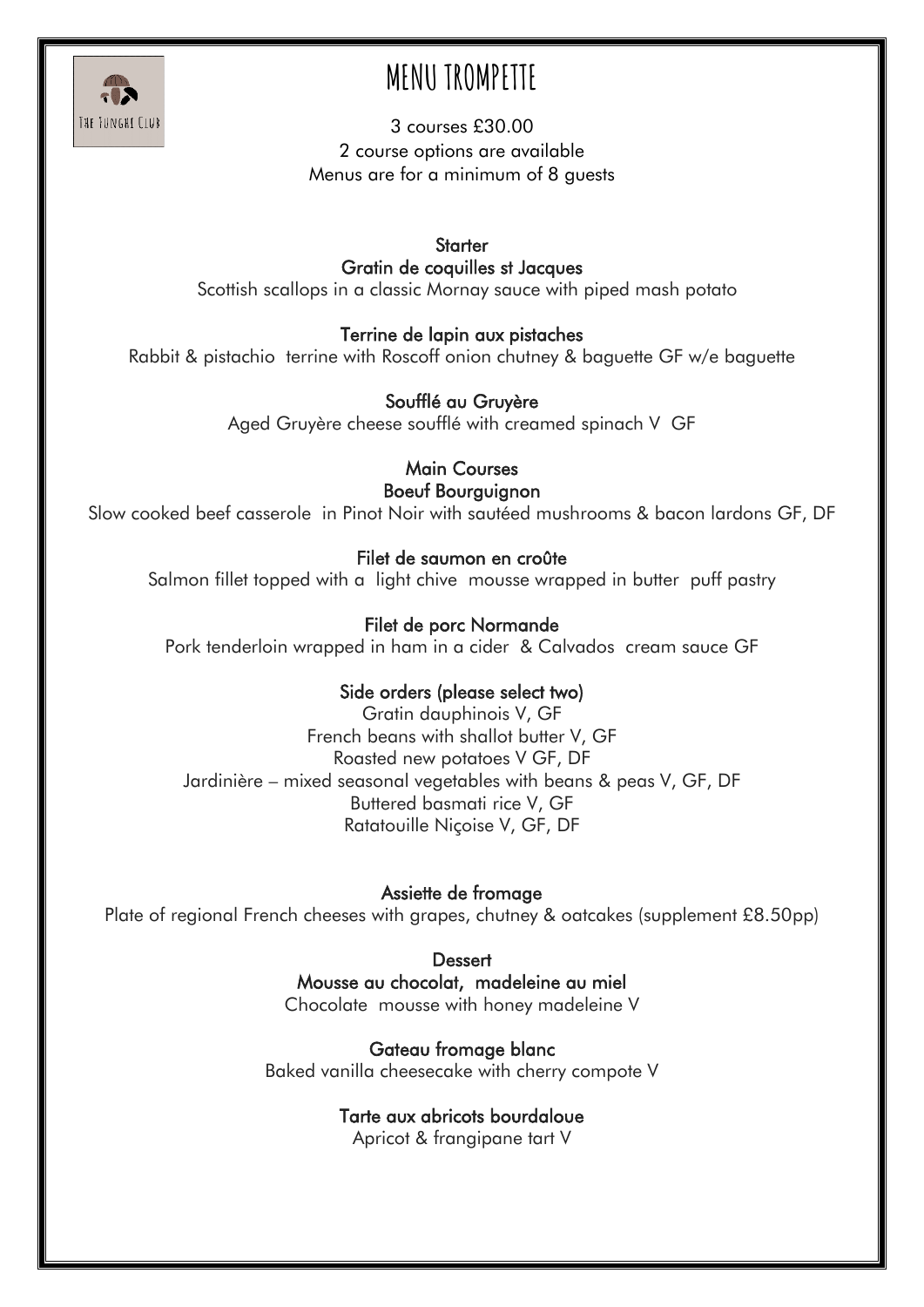

# **MENU GIROLLE**

3 courses £35.00 2 course options are available Menus are for a minimum of 8 guests

## **Starter**

Petite assiette

Cooked crevettes, starter size dressed crab & smoked salmon with mayonnaise & a small rainbow salad GF, DF

## Crepes aux fruits de mer

A light dill flavoured pancake wrapped with seafood & fish in a creamy lobster sauce topped with Gruyère cheese

## Parfait de foies de canard au Porto, kumquats chutney

Smooth duck liver & Port pâté with a zesty kumquat chutney & baguette GF w/o baguette

Main Course Lotte à l'Armoricaine

Monkfish medallions in lobster & tomato cream sauce GF

## Carré d'agneau vert pré

Roasted rack of lamb with a herb & garlic crust with a cherry tomato & thyme sauce DF

## Blanquette de veau au roquefort

Classic French dish of slowly braised veal in cream & Roquefort cheese with baby vegetables GF

## Side orders (please select two)

Gratin dauphinois V, GF French beans with shallot butter V, GF Roasted new potatoes V GF, DF Jardinière – mixed seasonal vegetables with beans & peas V, GF, DF Buttered basmati rice V, GF Ratatouille Niçoise V, GF, DF

## Assiette de fromage

Plate of regional French cheeses with grapes, chutney & oatcakes (supplement £8.50pp)

**Dessert** Tartelette aux fruits rouge Classic red fruit tart with crème patisserie V

Tarte Tatin Upside down caramelised apple tart with Calvados crème fraîche V

## Moelleux au chocolat

Rich dark chocolate fondant with a cherry & brandy compote V